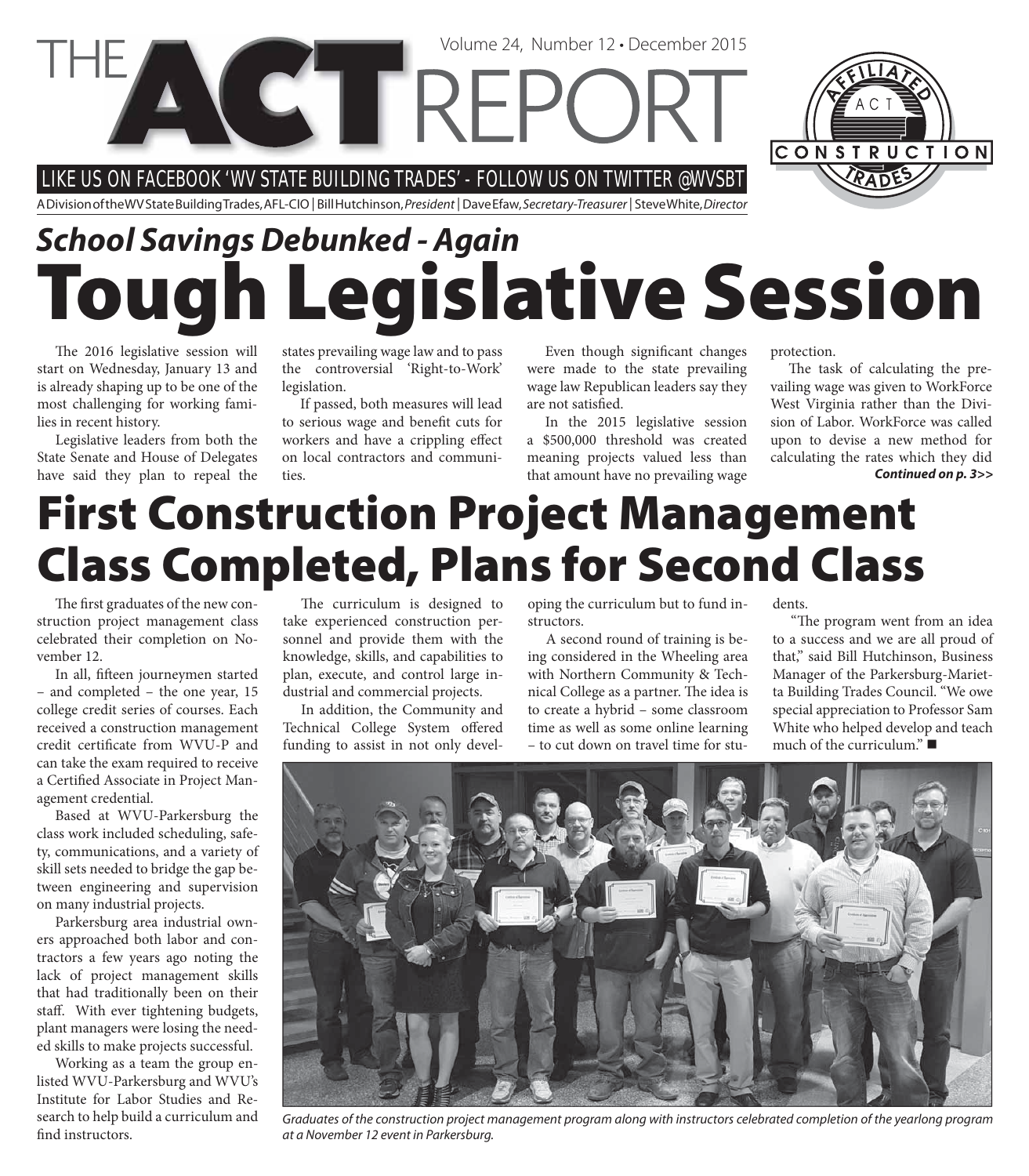#### **Two New Web Sites Launched** *New TV Commercials on Air*

Two new web sites have been launched to better inform the public about the value of the state prevailing wage law.

The sites are supportwvlocalbusinesses.com and westvirginiaprevails. org. Both are being developed by a coalition of professional contractors and craft employees called Support WV Local Businesses, Ltd.

The new group was established to provide accurate and timely information on the positive effects of the state prevailing wage law including expert studies, contractor and worker testimonials, news articles and other fact

based information.

"We know the great value prevailing wage has brought to the construction industry," said Jim Cerra of the Kanawha Valley Builders Association. "A level playing field for competition gives customers, including taxpayers, the best price while promoting quality construction and local businesses."

Cerra points out that the complexities of the construction industry are lost on people who don't work in the industry. Most projects involve multiple contractors and vendors, each independent businesses with their own set of employees.

Cerra also explains the training of skilled workers, alcohol and drug testing programs and safety are all undertaken by private sector initiatives between contractors and workers.

"Prevailing wage laws create the right environment for a great value to customers without sacrificing quality," said Cerra.

Studies have consistently shown prevailing wage laws do not increase costs to taxpayers. In fact a study conducted earlier this year showed contractors build schools in West

Virginia at a lower cost than states like Virginia and North Carolina even though wages are much lower in those states.

"Wages are only part of the equation," said Cerra. "Our contractors have proven they bring the best price when you look at the bottom line."

In addition to the web sites the group is using radio, TV and digital media to inform the public about the many positive aspects of the prevailing wage law.

For more information visit the sites supportwvlocalbusinesses.com and westvirginiaprevails.org.

## **Trades, Sportsmen Partner for Community**

Members of the Charleston Building Trades hold a banner during the ribbon cutting ceremony December 2 for a new fishing pier at Coonskin Park in Charleston.

The volunteer project involved more than 750 hours to build a new 16' x 20' public fishing pier, ramp and walkways.

The Sportsman's Alliance funded the effort with a  $$16,000$  contribution. In addition, a number of local businesses including Oval Construction, C&L Construction and Trinity Rebar helped with manpower and materials.

For nearly four decades, the Sportsmen's Alliance has fought to protect and advance our outdoor heritage of hunting, fishing, trapping

and shooting in all 50 state legislatures, in the courts, in Congress and

at the ballot box. According to Charleston Building Trades Business Manager Paul Breedlove, a number of crafts sent volunteers including the Cement Masons, Sheet Metal, Plumbers & Pipefitters, Operating Engineers, Laborers, Carpenters,

Roofers, and Electricians. "A lot of people volunteered their time to create a nice addition to our public park," said Breedlove. ■



Iron Workers, Craft members stand on new fishing pier during ribbon cutting event at Coonskin Park in Charleston.

# **Operating Engineers #132 Apprenticeship**

Operating Engineers Local 132 wants qualified candidates for their heavy duty equipment operator apprenticeship program.

The three year program trains in all aspects of operating heavy equipment including bulldozers, backhoes, cranes and excavators.

"We want members to be well versed in all types of equipment," said Allen Nelson, Training Director. "We

#### focus on safety and productivity."

Each year an apprentice spends five weeks at the training center located south of Parkersburg.

Most of the training takes place during the Winter.

Apprentices must get at least 1,000 hours of paid on-the-job training to advance each year.

Applications will be accepted at any WorkForce West Virginia Center from January 4 through 15 between the hours of 9:00am and 3:00pm, Monday through Friday.

In order to qualify a person must be at least 18 years old, have a high school diploma or equivalent and have been a resident of West Virginia for at least one year.

An aptitude test will be given by the WorkForce Center.

A successful applicant will have a

valid WV driver's license, be physically able to perform the work of the trade and pass a drug test.

The recruitment, selection, employment and training of apprentices shall be without discrimination because of age, race, color, religion, national origin, or sex and will conform to ADA regulations.

For more information call (304) 273-4852.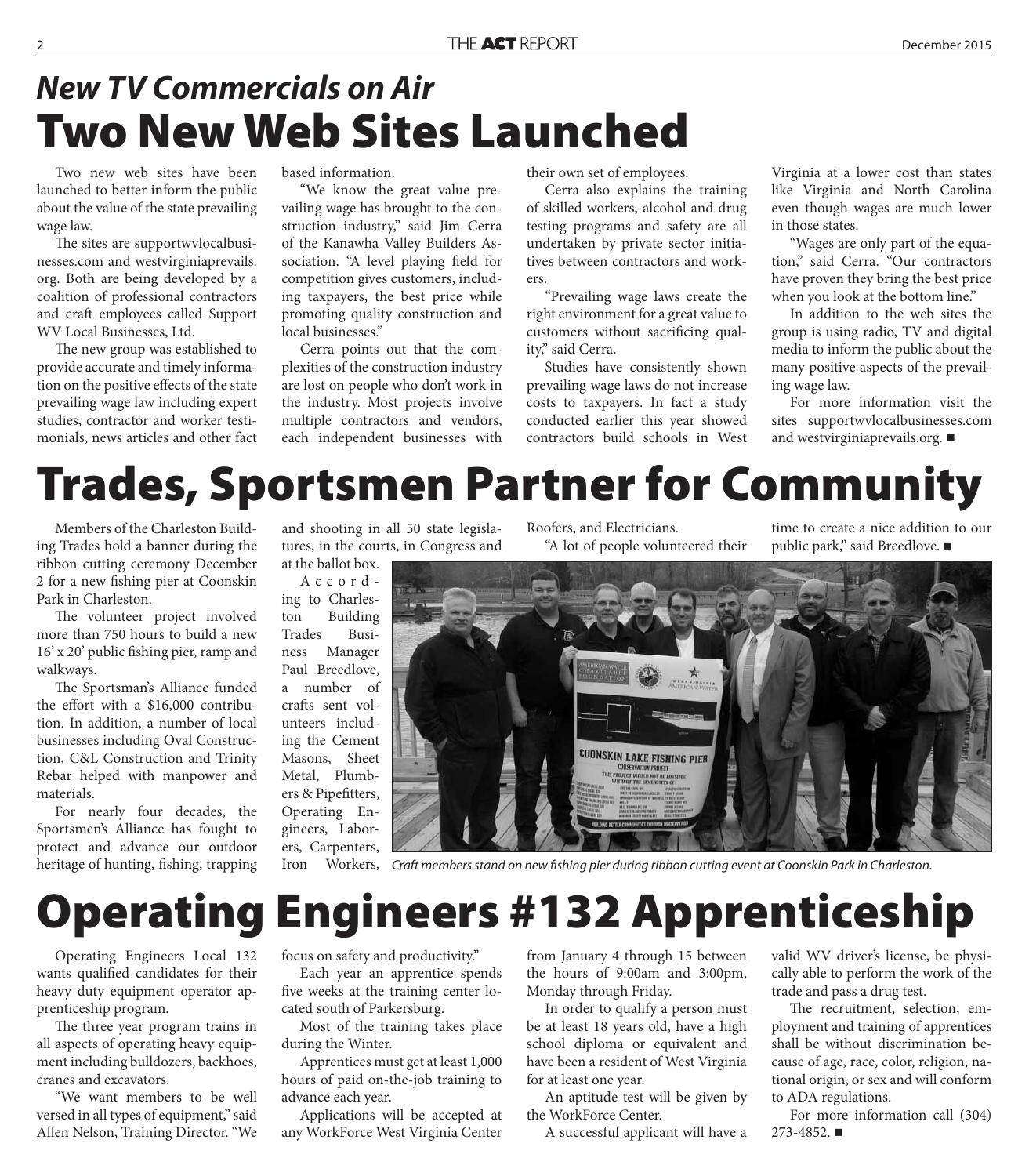tioned by leading national econo-

John Deskins was hand-picked by Senate P r e s i d e n t Bill Cole (R-

mists.

#### **'Right-to-Work is Wrong' and so is Study** *National Experts Say Deskins' Report Flawed*

A study on so-called Right-to-Work legislation recently released by a WVU professor has been ques-

port predicted a small increase in economic activity if the law passed. But national experts on the topic

say the Deskins report is seriously flawed. "Lower wages is not the way

> The criticism is technical but two DC based experts, Dr.

Mercer) and Speaker of the House Tim Armstead (R-Kanawha) to study the economic impact of a proposed Right-to-Work law in West Virginia.

Not too surprisingly Deskins' re-

L a w r e n c e Mishel of the Economic Policy Institute and Dr. Dean Baker, Co-Director of the Center for Economic and Policy Research claim the study used

data incorrectly and should have

#### **Session Ahead**

to go..."

**Dave Efaw, Seretary-Treasurer**

WV State Building Trades

#### *Continued from Page 1*

with help from WVU and Marshall Universities.

WorkForce then conducted a survey of contractors and published new wage rates October 1.

For a three month period of time the prevailing wage law was suspended.

Advocates on both sides are now studying data from projects bid during the time without prevailing wage requirements.

At a legislative interim meeting in November a report was given by legislative staff about school projects.

The report claimed great savings for projects without a prevailing wage requirement but even before the presentation was finished numerous questions were raised by committee members.

All agree that different site conditions could effect costs and have nothing to do with wages. When asked if site costs had been removed from the calculations staff said they were. However ACT's Steve White was called to testify and he strongly disagreed.

"The site costs are in the staff report numbers and if you take them out most cost differences between projects, with and without prevailing wage, go away." said White.

White was familiar with the schools in the report and had documentation to prove his point.

According to White the complexity of the construction industry makes it hard for newcomers to understand the numbers available from bid documents.

Only four projects were looked at, two with prevailing wage and two without.

One projects has serious site problem requiring auger cast piling, grade beams and include water treatment equipment. Another site had the removal of contaminated soil in the bids.

"Facts matter," said White. "When you correctly take out site costs the bids per square foot are almost the same for these projects with the smaller school having the highest cost."

And White noted that one school without the prevailing wage protection showed workers losing \$15 per hour in their wage and benefit package with no savings to taxpayers.

"Prevailing wage is a proven success for our industry and our communities," said White. "Repeal would be terrible." ■

looked more closely at states that passed the law in recent years.

In addition the Deskins' report does not take into account simple things like the differences in climate and terrain.

Many other facts are overlooked. For example of the 10 states with the highest unemployment rates, 7 are "Right to Work" states.

"People go to Florida for the beach and warm weather not because it's a RTW state," said Dave Efaw, Secretary-Treasurer of the WV State Building Trades.

One area where there is agreement appears to be that RTW lowers wages.

Supporters say more jobs will make up the difference.

"Lower wages is not the way to go, and to brag about a future where people must get two or three jobs to get by is pretty sad," said Efaw. ■



Seminars like this one in Huntington in early December have been educating trades members about how so-called Right-to-Work laws lower wages and hurt workers.

### **Cement Masons 926 Apprentice Notice**

The West Virginia Area Plasters and Cement Masons Local 926 Joint Apprenticeship Training Committee will be accepting applications for apprenticeship training on December 16th through December 30, 2015 at:

OVCEC, 21 Armory Drive, Wheeling, WV 26003, 304-242-0520

CEA-NCWV, 2794 White Hall Blvd., White Hall, WV 26554, 304- 367-1290

OP&CMIA Local 926, 3130 7th Ave., Charleston, WV 25387 304- 744-8389

OP&CMIA Local 926 Training Center, 720 Staunton Turnpike, Parkersburg, WV 26104, 304-865-8389.

An applicant must be a US citi-

zen, at least 18 years of age and a high school graduate or equivalent.

An applicant must be physically capable of performing the work of the trade, meet the norms of the aptitude test and possess qualities which indicate an interest in the trade. A valid drivers license is required.

Interviews will be scheduled after the application process.

The recruitment, selection, employment and training of apprentices shall be without discrimination because of age, race, color, religion, national origin, or sex and will conform to ADA regulations.

Contact Kevin Parr at 304-865- 0529 with any questions.  $\blacksquare$